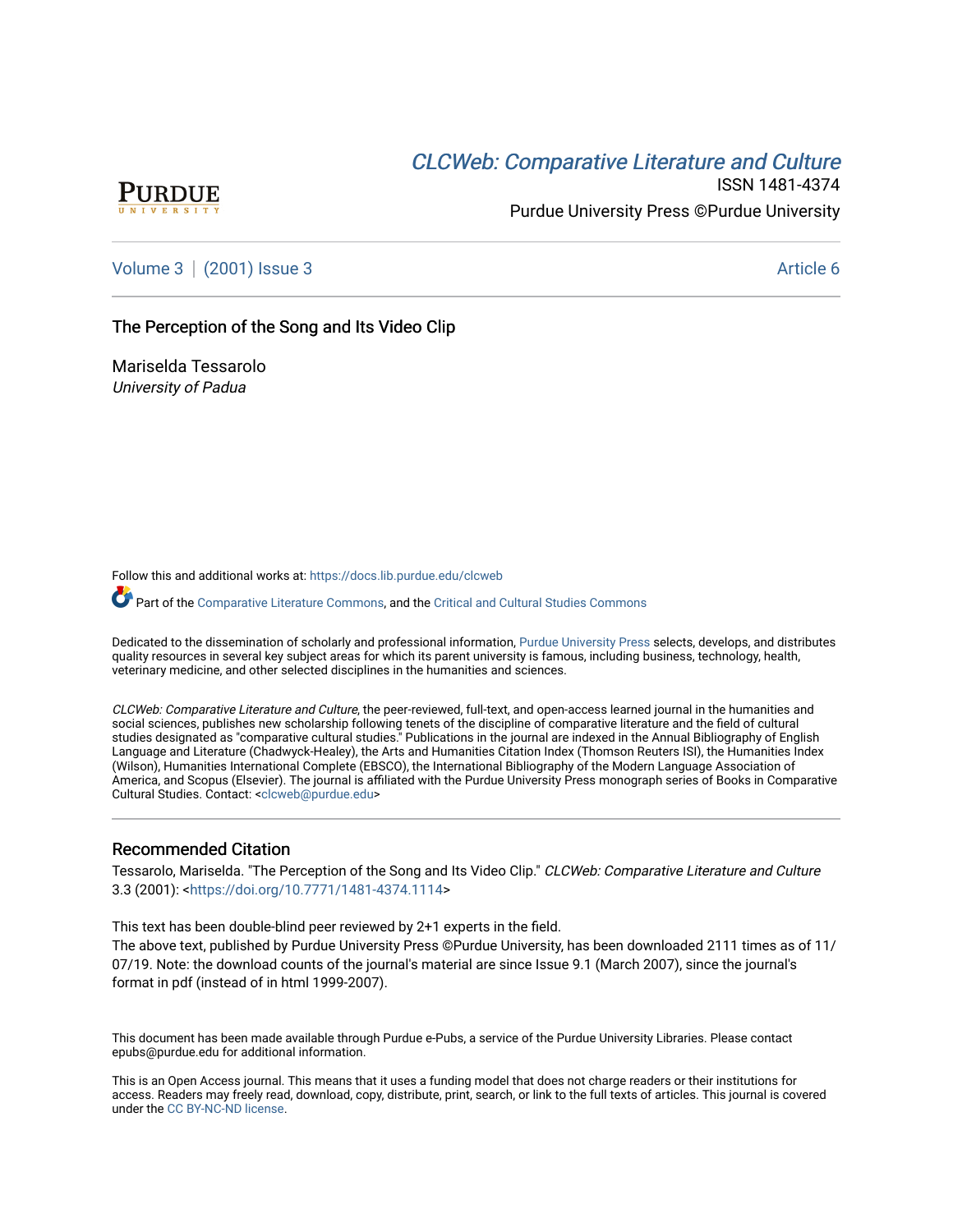$\overline{\text{PURDUE}}$  UNIVERSITY PRESS <http://www.thepress.purdue.edu>

# CLCWeb: Comparative Literature and Culture

ISSN 1481-4374 <http://docs.lib.purdue.edu/clcweb> Purdue University Press ©Purdue University

CLCWeb: Comparative Literature and Culture, the peer-reviewed, full-text, and open-access learned journal in the humanities and social sciences, publishes new scholarship following tenets of the discipline of comparative literature and the field of cultural studies designated as "comparative cultural studies." In addition to the publication of articles, the journal publishes review articles of scholarly books and publishes research material in its Library Series. Publications in the journal are indexed in the Annual Bibliography of English Language and Literature (Chadwyck-Healey), the Arts and Humanities Citation Index (Thomson Reuters ISI), the Humanities Index (Wilson), Humanities International Complete (EBSCO), the International Bibliography of the Modern Langua-ge Association of America, and Scopus (Elsevier). The journal is affiliated with the Purdue University Press monog-raph series of Books in Comparative Cultural Studies. Contact: <clcweb@purdue.edu>

# Volume 3 Issue 3 (September 2001) Article 6 Mariselda Tessarolo, "The Perception of the Song and Its Video Clip"

<http://docs.lib.purdue.edu/clcweb/vol3/iss3/6>

Contents of CLCWeb: Comparative Literature and Culture 3.3 (2001) <http://docs.lib.purdue.edu/clcweb/vol3/iss3/>

Abstract: In her article, "The Perception of the Song and Its Video Clip," Mariselda Tessarolo examines the relationship between image and music within promotional video clips. Tessarolo observes that images underline the music, where the song marks the rhythm to be given over (and into) the images. As a consequence, emotion prevails over narration within video clips: Affect is their desired effect. The Schwichtenberg typology is used to determine the nature of the relation between emotional and perceptual response. Video clips were classified according to the way they enact this relation, and 100 university students provided the responses to be evaluated. Research was done in accordance with the semantic differential technique, which detects and evaluates affective meaning. The research design planned for the administration of separate songs and video clips, and the resulting data underwent factorial and cluster analyses.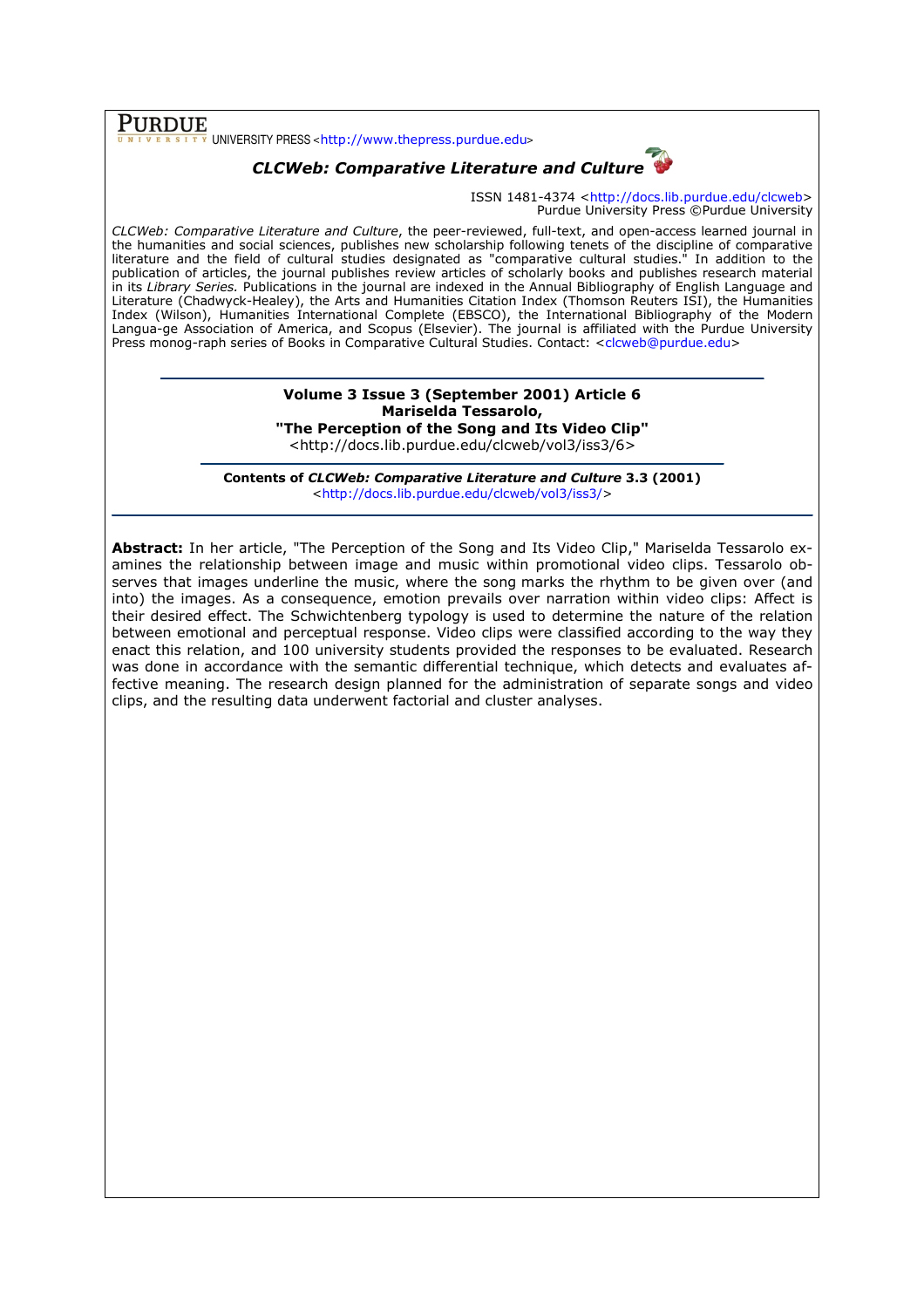# Mariselda TESSAROLO

### The Perception of the Song and Its Video Clip

#### Introduction

Representing music through video clips has changed the way in which individual songs are produced and promoted. Videos can be considered short movies, lasting three or four minutes at most, in which a song is accompanied by images in movement. Since 1981, when MTV (music television) began broadcasting, the phenomenon of videomusic has started to attract criticism, but also success. This TV station broadcasts music 24 hours a day (advertisements and videos only) reaching 194 million homes. Film music, even after the advent of sound pictures, has continued to be conceived as the accompaniment of an image. Musical background is rarely considered an integral part of the movie action -- possibly because the music "added" to the movie during editing is unrelated to the protagonist and exists only for the audience. Moreover, music is necessary in a movie as it can make people re-live emotions, creates atmospheres, outlines the emotional path of narration, and gives echo to the images (Tessarolo and Kermol). In videos the converse happens: it is the images that must give echo to the music, it is the rhythm of the song that decides the rhythm of the images: Emotion appears to prevail over narration.

We can say that the video is a new way for music groups to promote their songs and amuse the audience. The strong resemblance between videos and advertisements is recognized by several researchers: there are those who see it in the non-sequentiality of images (Sherman, 1991), those who see it in keeping up attention to avoid boredom through the adequate mix of visual and sound elements resorting to many production techniques used in TV advertising (Cupchik and Saltzman). Fry and Fry (1987) found that in advertisements many cuts were used (28.33 shots a minute on average); in conceptual videos of shots per minutes is similar in number to those used in advertisements (on average 20.38). Performance videos, which are based on a singer's live performance, have an average of 19.94 shots a minute, while narrative videos have an average of 9.95 (Sherman, 1991).

#### For and Against the Video clip: An Open Debate

The success of a music video depends on the ability of integrating audio (songs) and visual (images) stimuli. It is not an easy blending since eyesight has physiological prominence over hearing. The relation between eyesight and hearing has to be conceived in terms of competition. Behne (1987) distinguishes three relation modalities between the two perceptive channels: the first sees music and images perceived at the conscious level as separate between themselves; the second is perceived at the conscious level as a fluctuating unit. Then, the visual and audio stimuli join up in producing a single perceptive act. Springsklee (1987) has found that appreciation for and spontaneous association with a song change in passing from the audio to the audiovisual modality. No song appreciation change has been found between one condition and the other. Schwichtenberg (1992) does not think fans are passive subjects exposed to record companies' manipulation.

The acquisition of knowledge and expectations related to music is determined by the everyday relationship with musical forms in their varying fruition modalities. Baroni and Nanni (1989) find that adolescents' appreciation for the audiovisual modality increases with age. Videos seem to be used as the background for other actions -- just as radio music is. These results confirm Roe's (1988) who found that the audio modality prevails over the visual in the way the video is perceived: if the video movie is not liked, then it is the song that comes to the foreground. This is not consistent with Behne's (1987) evaluation, never actually verified, which supports the prominence of the visual over the audio.

# Application

Contemporary research has not been able to establish whether images prevail or not over music. Recent studies, however, have noted an element of convergence between the movement of image in time and the structural components of music. Thanks to the intervention of the Gestalt theory, the global nature of the movie message and the pre-logic affective nature of movie fruition that conjoins it with music fruition have been highlighted. In the videotape, which is a unique aesthetic object, the producer's aim is not to tell a story, but rather to affect and excite the audience. The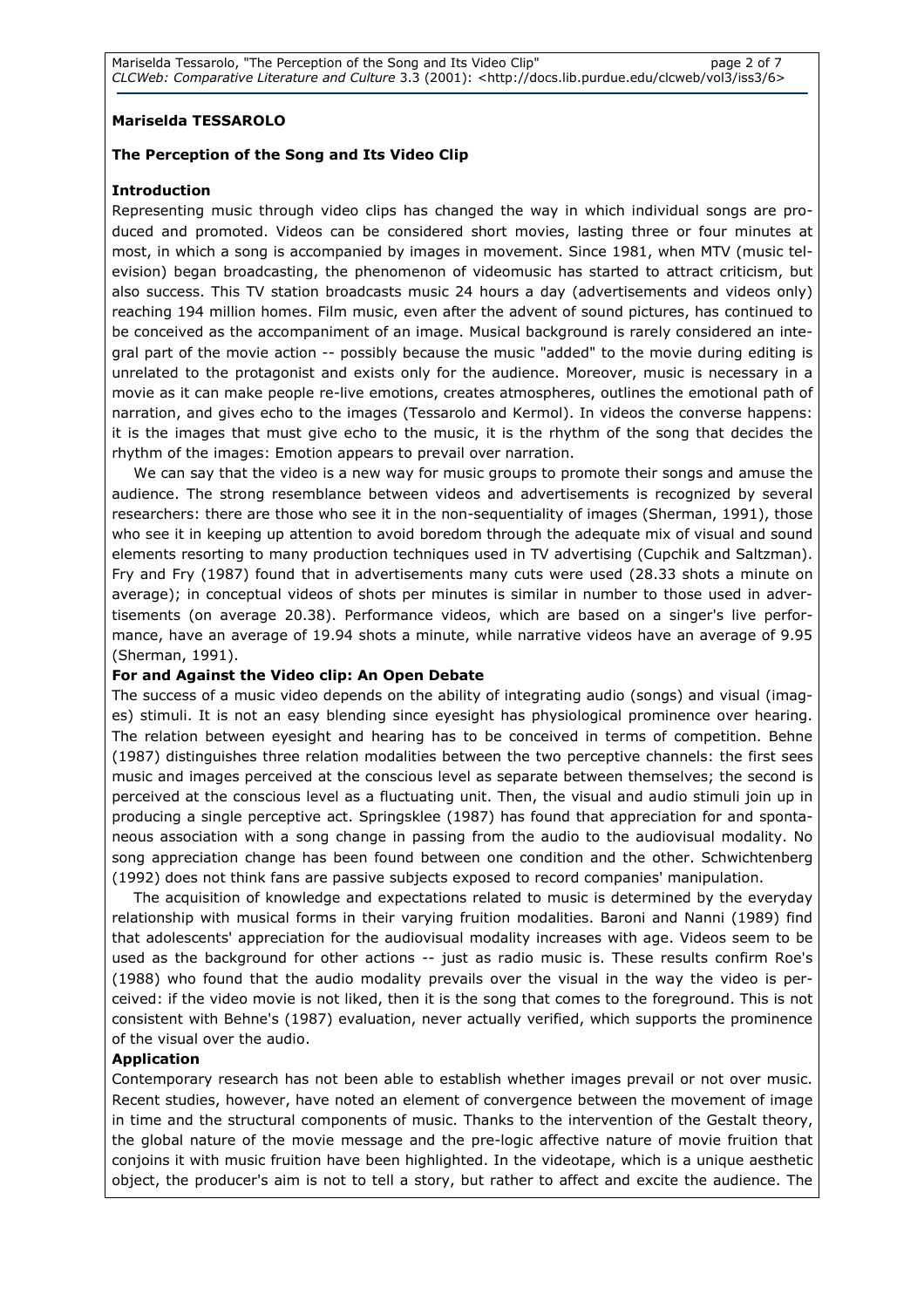Mariselda Tessarolo, "The Perception of the Song and Its Video Clip" page 3 of 7 CLCWeb: Comparative Literature and Culture 3.3 (2001): <http://docs.lib.purdue.edu/clcweb/vol3/iss3/6>

images will hardly get the spectator's involvement if the song is not liked or if it is not known. A comparison was carried out between videos with different formats and songs, utilizing seven-point scales (semantic differential) to study individuals' attitudes toward videos belonging to different categories and to check whether attitudes change or remain the same when songs are listened to without images. Previous work on adolescents' attitudes toward pop/rock music had shown the utility of this technique in measuring responses music can arouse in fruition behavior (see Tessarolo). The affective response is in this case the nearest to the global fruition which is characteristic of artistic communication. In choosing the videotapes to be submitted for judgment Schwichtenberg's classification in conceptual, narrative, and executive videos was taken into account. The hypotheses lie in detecting possible fruition modal (audio and visual) differences between genders and videotape categories.

# Method

The experimental design envisaged the presentation two batteries of six videos and six songs each to two groups of 28 university students (14 men and 14 women, mean age 24.6):

| Battery A           |        |                   |                          |
|---------------------|--------|-------------------|--------------------------|
| Video/song          | Length | Type of videotape | Title                    |
| 1. Cassius          | 3'9''  | Conceptual        | "1999"                   |
| 2.Anna Oxa          | 4'6"   | Narrative         | "Senza pietà"            |
| 3. Madonna          | 3'56"  | Conceptual        | "Nothing really matters" |
| 4. Britney Spears   | 3'52"  | Executive         | "Baby on move time"      |
| 5.Alex Britti       | 3'30"  | Narrative         | "Oggi sono io"           |
| 6.Almanegretta      | 3'46"  | Conceptual        | "Re-born cretin again"   |
| Battery B           |        |                   |                          |
| 7.Janet Jackson and | 4'6''  | Conceptual        | "Girlfriend/boyfriend?   |
| <b>Black Street</b> |        |                   |                          |
| 8. Biagio Antonacci | 3'29"  | Narrative         | "Quanto tempo ancora"    |
| 9. Franco Battiato  | 4'6"   | Conceptual        | "Shock in my town"       |
| 10. Cardigans       | 3'30"  | Executive         | "Erase/rewind"           |
| 11. Irene Grandi    | 3'46"  | Narrative         | "8 e mezzo"              |
| 12. Peplab          | 3'22"  | Conceptual        | "Ride the pony"          |
|                     |        |                   |                          |

# Table 1 Series of Videos and Related Songs

The music videos were recorded from the main programs broadcast by MTV and Tmc2 in the week from 28 March to 4 April 1999. The six videos were chosen among 60 music videos by three judges.

# Mean Profiles

The mean of the scores from each music piece and each video was the first analysis carried out. Analyses of variance was also carried out, taking into account gender and modality. With regard to gender, the significantly different scales turned out to be "inexpressive-expressive" (p <= 0.040), "weak-strong" ( $p \le 0.001$ ), "sweet-aggressive" ( $p \le 0.017$ ), "flat-exciting" ( $p \le 0.052$ ), "mascu*line-feminine*" ( $p \le 0.037$ ) and "*passive-active*" ( $p \le 0.004$ ). Women considered the videos and the songs "stronger" compared to the men, and the music pieces presented in the audio modality were more "expressive," "active," and "exciting" for the women. The men considered the songs as "feminine," while the women considered "masculine" the songs and videos alike. As to modality, significant differences were found in the following scales: " $deep- superficial"$  ( $p<= 0.026$ ), "regu $lar-irregular''$  ( $p<0.003$ ), "hot-cold" ( $p<0.005$ ) and "commonplace-original" ( $p<0.002$ ). The participants considered the videos significantly more superficial and commonplace than the songs. The latter were instead perceived as more "irregular" and "warmer" than the videos that went with them.

The gender modality interaction turned out to be significant in the following scales: "passiveactive" (p<=0.045), "dynamic-static" (p<=0.008), "pleasant-unpleasant" (p<=0.05), "warm-cold"  $(p < = 0.026)$ . The audio only music pieces were perceived as more "dynamic" by the women; vice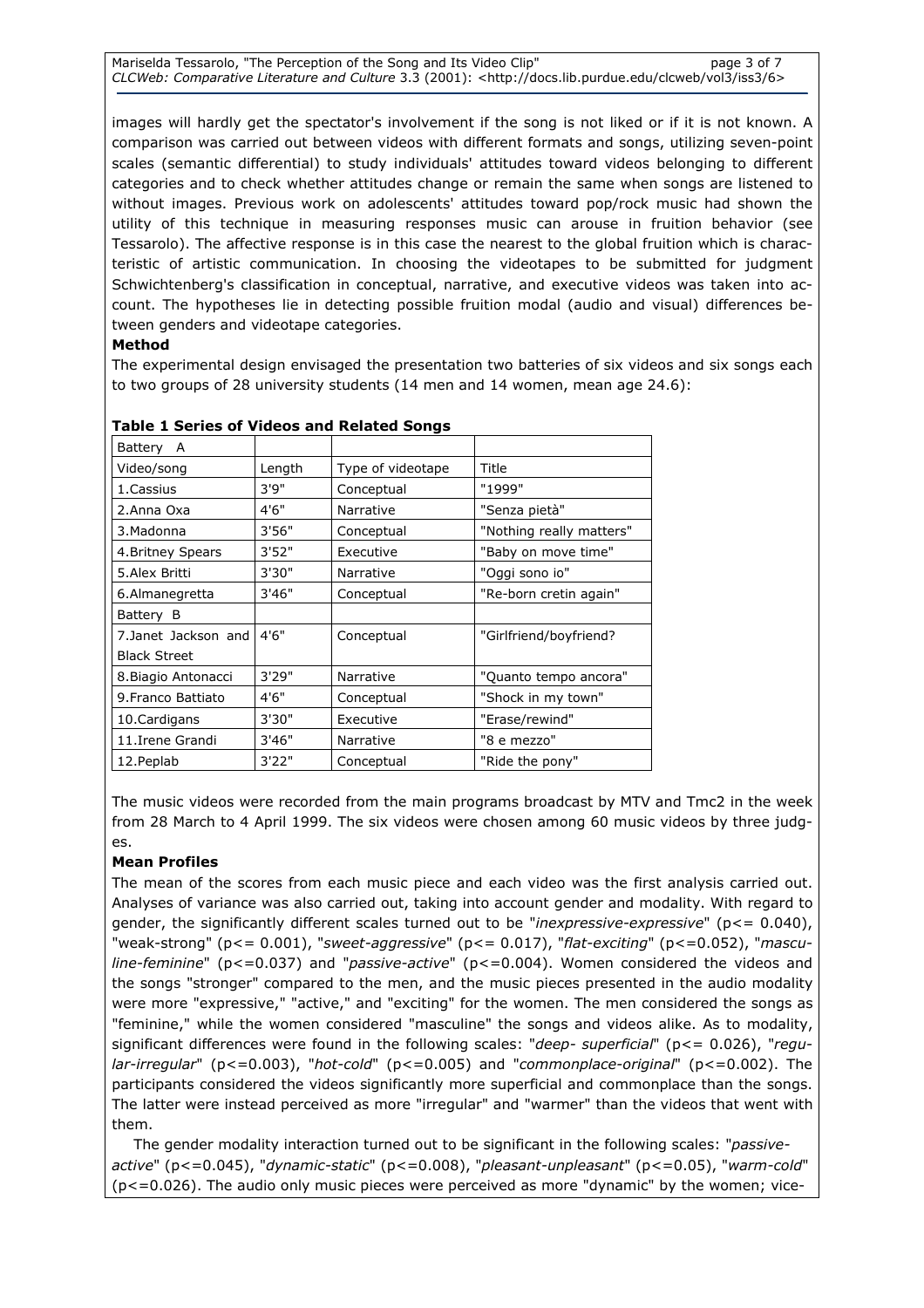versa the men saw as more dynamic those presented in the audiovisual modality. Lastly, the men considered the musical videos more pleasant and stimulating, while the women considered the songs less superficial than their videos.

# Factorial Structures

The data underwent factor analysis with the principal component method. The three components which were singled out underwent Varimax rotation. The factorial matrices thus obtained allowed to analyze the structure of the participants' judgments for each of the two conditions of music reception. From the factorial analysis of the songs a first, mainly valuational factor emerged (which explained 30.3% of the variance) describing the following dimension: original, beautiful, light, warm, expressive, strong, active, exciting, pleasant, stimulating, deep. The second factor (18.5%) determines a dynamic dimension: fast, aggressive, dynamic, cheeky, merry, active, tense, irregular, strong. The third factor concerns potency (13%) and includes light, easy, relaxed, feminine. The factorial analysis of the videos turns out to be very similar to that of the songs, with the difference that the potency factor takes up second place in the videos. Similar are the situations of the male and female participants in the two different modalities. The phi coefficient (coefficient of factorial similarity) was utilized to determine the differences of the factorial structures. The results are as follows:

|                                                  | Phi*      |
|--------------------------------------------------|-----------|
| F1 songs-F1 videos                               | 0.98      |
| F2 songs-F2 videos                               | 0.87      |
| F3 songs-F3 videos                               | 0.90      |
|                                                  |           |
| Song                                             |           |
| F1 males-F1 females                              | 0.97      |
| F <sub>2</sub> males-F <sub>2</sub> females      | 0.96      |
| F3 males-F3 females                              | 0.92      |
|                                                  |           |
| Video                                            |           |
| F1 males-F1 females                              | 0.98      |
| F <sub>2</sub> males-F <sub>2</sub> females      | 0.31      |
| F3 males-F3 females                              | 0.61      |
| Cross songs-videos                               | (females) |
| F1 songs-F1 videos                               | 0.96      |
| F2 songs-F2 videos                               | 0.98      |
| F3 songs-F3 videos                               | 0.98      |
|                                                  |           |
| Cross songs-videos                               | (males)   |
| F1 songs-F1 videos                               | 0.99      |
| F2 songs-F2 videos                               | 0.87      |
| F3 songs-F3 videos                               | 0.75      |
| Cross gender-modality (F1 only)                  |           |
| F1 songs (females)-F1 videos (males)             | 0.97      |
| F1 songs (males)-F1 videos (females)             | 0.98      |
|                                                  |           |
| (*the values equal to or > 0.92 are significant) |           |

Noteworthy is the strong resemblance of attitudes, especially as concerns the first dimension, i.e., evaluation.

# Cluster Analysis

The cluster analysis was applied to the distance matrix 1) between the songs, 2) between the videos, and 3) between the songs and the videos. The Johnson max method was used: It is a new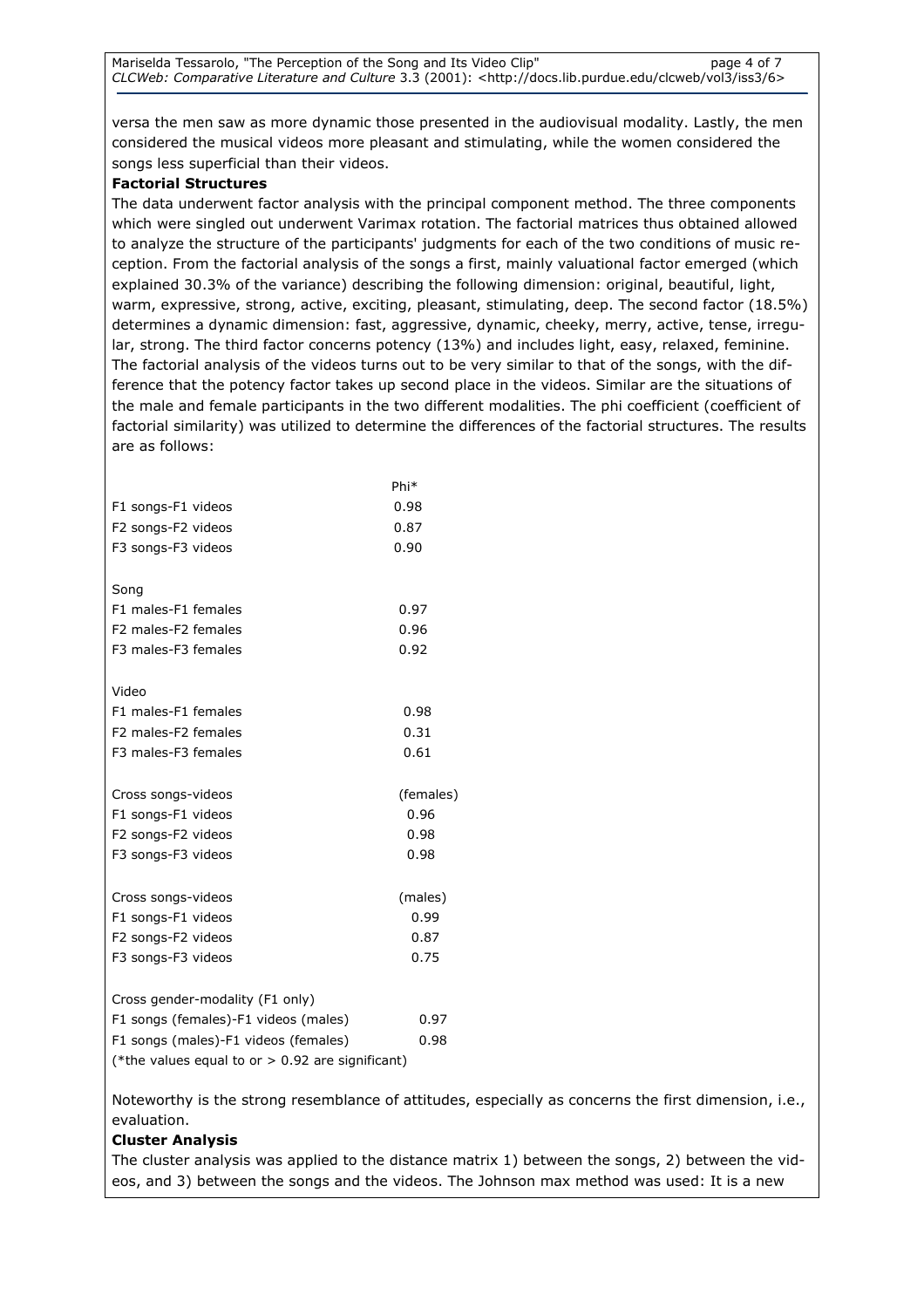hierarchic method that singles out the groups of data between which the highest similarity indices exist.

| <b>Song Clusters</b>               |                     |
|------------------------------------|---------------------|
| Clusters                           | Index of Similarity |
|                                    |                     |
| $2-Oxa$                            | 0.46                |
| 3-Madonna                          |                     |
|                                    |                     |
| 8-Antonacci                        |                     |
| 10-Cardigans                       | $0.57 - 1.24$       |
| 5-Britti                           |                     |
|                                    |                     |
| 1-Cassius                          |                     |
| 7-Jackson                          | $0.69 - 1.23$       |
| 12-Peplab                          |                     |
|                                    |                     |
| 4-Spears                           | 0.89                |
| 11-Grandi                          |                     |
|                                    |                     |
| 9-Battiato                         | 1.48                |
| 6-Almanegretta                     |                     |
|                                    |                     |
| <b>Video Clusters</b>              |                     |
| Clusters                           | Index of Similarity |
|                                    |                     |
| 6-Almanegretta                     | $0.37 - 0.88$       |
| $2-Oxa$                            |                     |
| 9-Battiato                         |                     |
| 11-Grandi                          | 0.73                |
| 4-Spears                           |                     |
|                                    |                     |
| 1-Cassius                          |                     |
| 7-Jackson                          | $0.81 - 1.31$       |
| 3-Madonna                          |                     |
|                                    |                     |
| 5-Britti                           |                     |
| 8-Antonacci                        | $0.82 - 1.44$       |
| 10-Cardigans                       |                     |
| 12-Peplab                          |                     |
|                                    |                     |
| <b>Video and Song Clusters</b>     |                     |
| Clusters                           | Index of Similarity |
|                                    |                     |
| 4-Spears' song<br>16-Spears' video |                     |
| 11-Grandi's song                   | $0.21 - 0.89$       |
| 23-Grandi's video                  |                     |
|                                    |                     |
| 1-Cassius' song                    |                     |
| 13-Cassius' video                  | $0.23 - 1.34$       |
|                                    |                     |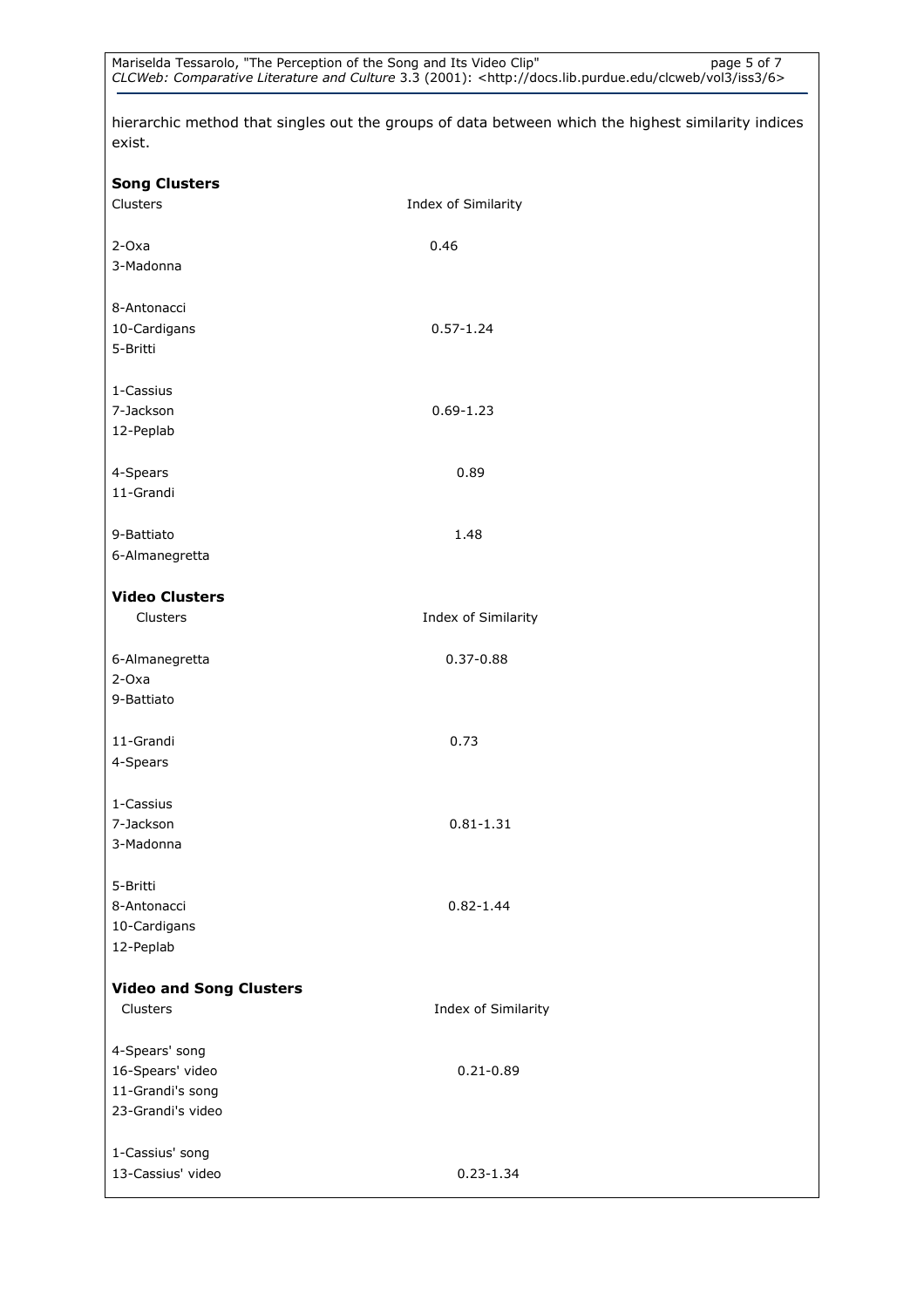| 9-Battiato's song<br>21-Battiato's video<br>14-Oxa's video<br>5-Almanegretta's video  | $0.33 - 1.02$ |
|---------------------------------------------------------------------------------------|---------------|
| 5-Britti's song<br>20-Antonacci's video<br>17-Britti's video<br>6-Almanegretta's song | $0.38 - 1.50$ |
| 2-Oxa's song<br>3-Madonna's song<br>15-Madonna's video<br>7-Jackson's video           | $0.46 - 1.17$ |
| 8-Antonacci's song<br>10-Cardigans' song<br>22-Cardigans' video<br>24-Peplab's video  | $0.57 - 1.15$ |

# Conclusion

The main objective of my study was to establish whether the two most widely used and best known modalities of music reception by the young public can actually arouse different emotions. Results show that videos and songs shape a very similar attitude concerning both mean profiles and factorial structure -- and partly also clusters. The latter show that the participants have been able to perceive semantic and structural proximity between the pieces presented in the two modalities: each cluster has at least one song-video pair. So the two modalities of music reception do not seem to contrast each other, but rather to be complementary. This leads us to wonder whether audiovisual attention is primarily directed towards the relationship between music and image. It is much more likely that the messages conveyed by the two channels (the eye and the ear) are combined in a unitary way, as happens in movie communication, producing an aesthetic or perceptual synthesis, in which there is no interference but concordance between the meanings simultaneously conveyed by both components.

#### Works Cited

Baroni, M., and F. Nanni. Crescere Con il Rock (Growing up with Rock Music). Bologna: Clueb, 1989.

Behne, K.E. Film, Musik, Video oder die Konkurrenz von Auge und Ohr. Regensburg: Bosse, 1987.

Burns, G., and R. Thompson. "Music Television and Videos: Historical and Aesthetic Considerations." Popular Music and Society 13 (1987): 11-25.

Cupchik, G.C., and M. Saltzman. "Reception and Memory for Serious and Light Rock Music Videos." Empirical Studies of the Arts 17 (1999): 59-72.

Fry, D.L., and Fry, V.H.. "Some Structural Characteristics of Music Television Videos." The Southern Speech Communication Journal 52 (1987): 151-64.

Greeson, L.E. "Recognition and Ratings of Television Music Videos: Age, Gender and Sociocultural Effects." Journal of Applied Psychology 23 (1991): 1908-20.

Roe, L., and M. Lofgren. "Music Video Use and Educational Achievement." Popular Music 7.3 (1988): 298-324. Schwichtenberg, C. "Music Videos: The Popular Pleasures of Visual Music." Popular Music and Communication. Ed. J. Lull. London: Sage, 1992. 119-30.

Seidman, S.A. "An Investigation of Sex-Role Stereotyping in Music Videos." Journal of Broadcasting and Electronic Media 36 (1992): 209-16.

Sherman, B.L. "Perceiving and Processing Music Television." Responding to the Screen: Reception and Reaction Processes. Ed. J. Bryant and D. Zillman. Hillsdale: Lawrence Erlbaum, 1991. 316-34.

Springsklee, H. "Video-Clips. Typen und Auswirkungen." Film-Music. Videoclip oder die Konkurrenz von Auge und Ohr. Ed. K. Behne. Regensburg: Gustav Bosse, 1987. 127-54.